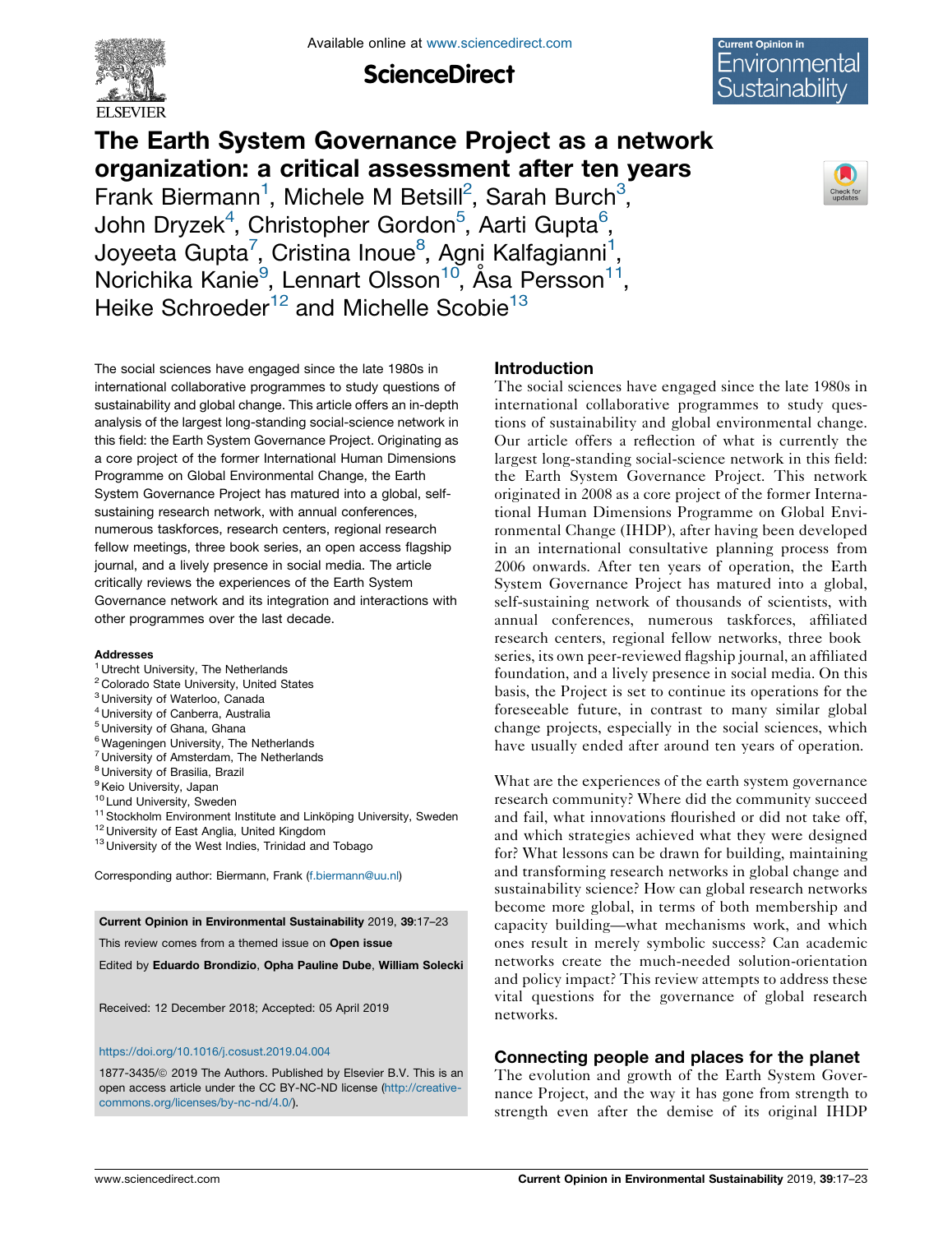sponsor, constitute a puzzle. While most global change projects closed after a decade of operation, the Earth System Governance Project has just elected a new leadership committee and published a new Science and Implementation Plan for the  $2019-2028$  period  $[1^{\bullet\bullet}]$ ; and the community is all set to further expand its operations, following its motto developed in 2007: connecting people and places for the planet.

# A network of people

We explain this success of the Earth System Governance Project, first, by a deliberate strategy of forming an open but integrated community of scholars – a network of people – who share a vision of global research collaboration beyond the constraints of narrow disciplines, traditional professional associations and isolated local research communities.

One mechanism employed to build this community is the Project's long-standing practice of inviting scholars from all over the world to become formally affiliated as 'research fellows' [[2,3](#page-6-0)]. Research fellows organize their own activities, including summer schools, research visits, online training sites and in some regions elect their own representatives. Mid-level and full professors are affiliated with the Project as 'senior research fellows'. In addition, the Project launched early on its 'Lead Faculty', a small global community of the most senior scholars in the field of earth system governance [[4,3](#page-6-0)]. While research fellows may apply to join the Project on their own initiative, Lead Faculty are invited through a formal nomination and appointment process, undertaken by the Project's Scientific Steering Committee. The Lead Faculty, hence, follow the more traditional mores of national academies, furthering the engagement of the most prominent scholars in the field. This membership structure of the Project allows involvement and formal affiliation for scholars of all career stages, from research fellows, senior research fellows up to Lead Faculty, in a system that combines global research and openness with a degree of formal affiliation.

This community of people thrive through the annual open science conferences that the Earth System Governance Project organizes. These annual conferences rotate between different continents, and have ranged from Amsterdam to Colorado, Lund, Tokyo, East Anglia, Canberra, Nairobi, and most recently Utrecht. These conferences are important gathering venues for the earth system governance research community, with many discussions being carried on from conference to conference over the years. The annual conferences strive for academic excellence, notably through the double-blind abstract review that involves five anonymous reviewers per abstract. They also support the global openness of the community by inviting scholars outside the network as keynote speakers, by hosting summer or winter schools for early career scholars, and by providing open space for subprojects, writing events and policy engagement. A special early career award – the Oran Young Award – rewards the best conference papers and further supports and stimulates younger scholars.

Finally, as a network organization the Earth System Governance Project has invested in global community outreach from the outset, with an extensive website [[5\]](#page-6-0), a Facebook presence [\[6](#page-6-0)], several Twitter accounts [[7\]](#page-6-0), a LinkedIn group [\[8](#page-6-0)], a newsletter, the hosting of receptions and dinners at partner alliances and various other means. All in all, this has allowed the network to further grow and to cumulatively reach several thousand scientists, practitioners and increasingly the general public.

# A network of places

In a world of continuous struggle for research funding and the increasing precariousness of academic careers, any transnational academic network benefits from a strong backbone of globally leading research institutions that support and sponsor the diverse scholarly community. Since 2009, the Global Alliance of Earth System Governance Research Centers fulfils this vital role [\[3](#page-6-0)]. This alliance brings together a dozen major research units in the field of earth system governance research. In addition to advancing the Earth System Governance Science Plans, research centers typically host the annual conferences of the network, and many of their scientists are fellows or Lead Faculty of the Project as well. They support – also financially – a variety of events, including by 'co-hosting' conferences held by other partners, as well as by engaging in further collaboration, for example in the development of joint teaching programmes.

# A focus on the planet

No network can survive and grow without a sense of purpose. The Earth System Governance Project has been purposefully built around a novel concept that was advanced by the Project's founder in the mid-2000s, 'earth system' governance [\[9](#page-6-0)]. The notion of earth system governance expressed a new vision beyond 'environmental' politics, expanding this traditional research domain to focus on broader planetary transformation processes, novel global interdependencies, new understandings of nature-society relations, and multiple and expanding spatial teleconnections [[10\]](#page-6-0). Earth system governance also brings in a new perspective on integrated socio-ecological systems, and emphasizes a research focus on systemic challenges such as the global water system, ocean acidification, desertification, sea-level rise, food security, global trade flows, and many other issues of often global, 'earth-system' relevance and interconnectivity  $[11\text{°}]$  $[11\text{°}]$  $[11\text{°}]$ . Today, a web search for 'earth system governance' delivers around 100 000 hits.

The paradigmatic move to center the project around 'earth system' governance brought several advantages. It added a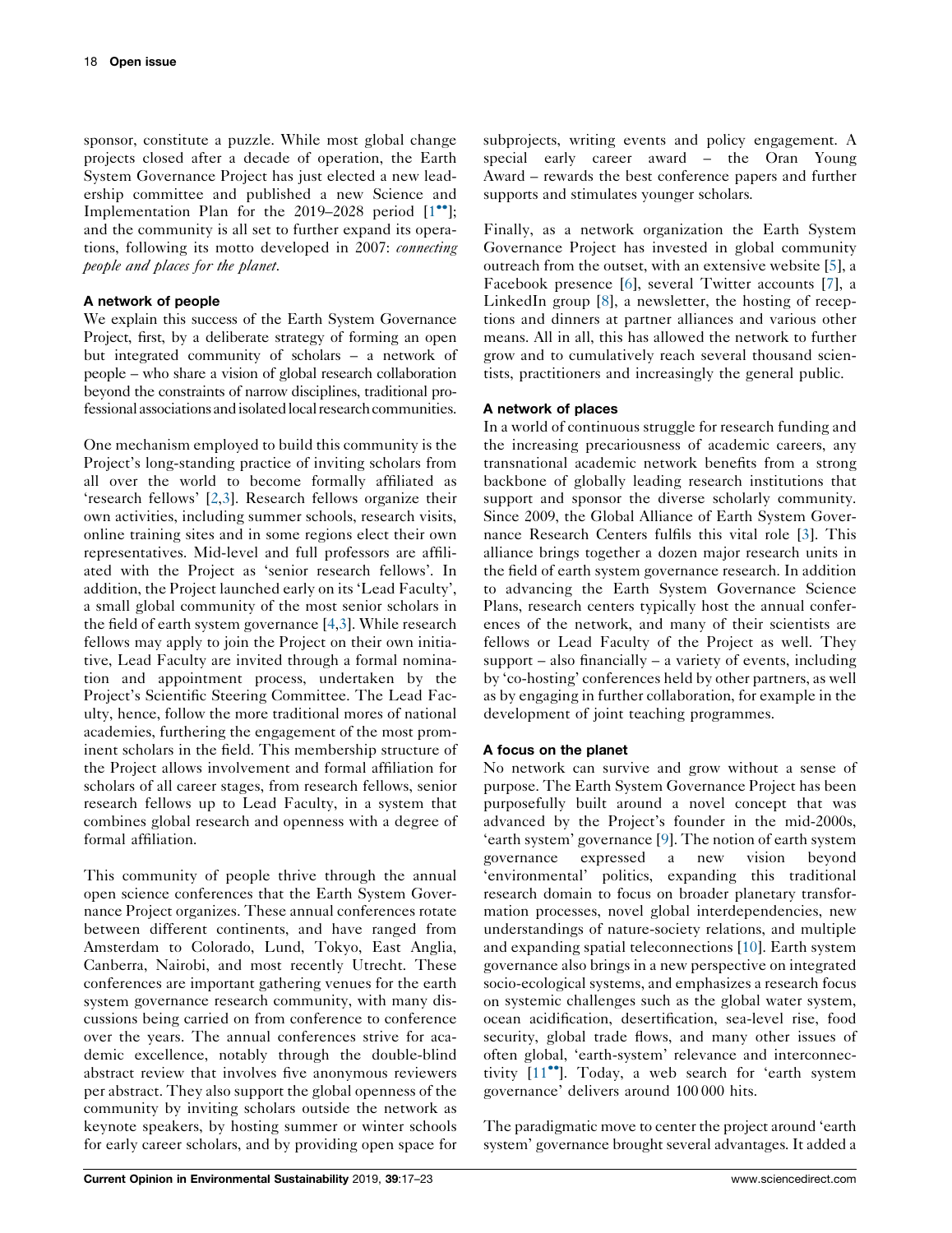new voice and concept that builds on previous work in environmental and development studies while adding a planetary perspective that opened the debate to notions of planetary justice, global democracy, and the interdependence and community of all people, including future generations [[12](#page-6-0),[13](#page-6-0)]. The concept aligned the governance research in the social sciences with the earth system science approaches that were developed in the late 1990s and allowed for close links with integrated interdisciplinary research communities for instance on the global carbon cycle, the global water system or food systems [\[14–16](#page-6-0)]. In contrast, the conceptual focus on 'earth system' governance initially created a misunderstanding that the project would address only global institutions. Among those who follow the Earth System Governance Project only from afar and hence base their assessment only on their reading of its title, misleading associations are sometimes drawn with planetary engineering, a 'proto bio-political regime' [[17](#page-6-0)], technocratic imaginaries [[18\]](#page-6-0), and an alleged tunnel vision of global 'cockpit-ism' [\[19](#page-6-0)]. The empirical reality of the Earth System Governance Project tells a very different story, with much scholarship by the community studying local, national or multi-level governance and often with emphasis on polycentric, networked or experimental governance as opposed to central steering—yet all typically with a planetary concern and a global perspective. Most scholarship in the Earth System Governance Project also is far from top–down managerial approaches but rather focusses on key social concerns or processes, such as justice, power, democracy, and legitimacy, and this often from a critical, emancipatory perspective. This position of the community is also extensively reflected in the two science plans of the Project from 2009 and 2018  $[1^{\bullet\bullet}].$ 

# Challenges and strategic choices

What can be learned from the experiences of the Earth System Governance Project, as an example of a selfsustaining and successful global research network? Here, we present some of the core challenges faced by any global research network and reflect on how the Earth System Governance Project has positioned itself to address these challenges.

#### Diversity versus formal representation

It is a foundational tenet of sustainability science that legitimate, credible and useful science requires a globally inclusive approach and perspective [[20,21](#page-6-0)]. The 2009 Science and Implementation Plan of the Earth System Governance Project  $[22^{\bullet\bullet}]$  $[22^{\bullet\bullet}]$  was explicit in its statement that the 'globalization of problems can be countered only by the globalization of research'. By broad measure, the core challenge here is the dominant representation of scientists and research organizations from only a few countries in Europe and North America. This bias in global change science toward the wealthier industrialized countries has been widely documented, especially with a view to global environmental

assessment institutions such as the Intergovernmental Panel on Climate Change, and it has not been significantly changed despite the longstanding and important efforts by START International, the Inter-American Institute for Global Change Research and other supporting programmes. Also, within the Earth System Governance Project, it is no secret that at any annual conference, one will find more paper submissions from Sweden than from China. An additional bias follows traditional language barriers, leading to a stronger representation of the anglophone science communities (including smaller European nations in Scandinavia and the Benelux). Overall, the largest national communities in the Earth System Governance Project, in terms of formally registered project members, are at present the United States of America, the Netherlands, Australia, Germany, Sweden, United Kingdom, Canada, Brazil, Belgium, Japan, Nigeria, and Switzerland.

Given the strong biases and imbalances in global science, the Earth System Governance Project has worked hard over the last decade to expand its global reach and create a truly global community—within the constraints of an essentially unfunded network organization. For one, diversity and inclusiveness have been strong criteria in all decisions that involved the selection of people and places, notably the composition of the scientific steering committee, the appointment of the Project's select Lead Faculty and the choice of keynote speakers at the annual conferences. Also, travel stipends for participants from underrepresented regions have been provided to the extent that funding was available. One highlight was the Project's 2016 annual conference, which was held on the campus of the University of Nairobi, hosted by the Wangari Maathai Institute for Peace and Environmental Studies [\[23\]](#page-6-0). Academically, the Project has consistently supported research on questions of global justice as well as on the impacts of earth system transformations on food security, land management and many other key concerns in the Global South.

The Project also has followed a more nuanced interpretation of 'representation', having to accept that for a variety of reasons earth system governance researchis overwhelmingly pursued in international research universitiesin a few countriesintheGlobalNorth,withstrong geographical clustersin Australia, Canada, The Netherlands, and Scandinavia. While the Project has developed and supported policies to push toward more global diversity and inclusiveness, it has also avoided the risk of becoming just another United Nations-style organization with strict country quotas and bickering over seating arrangements and agenda timing.

#### Informality versus formal structure

The Earth System Governance Project has avoided the trap of becoming another highly formalized international research organization also by maintaining a high degree of purposeful informality and community-focus. While the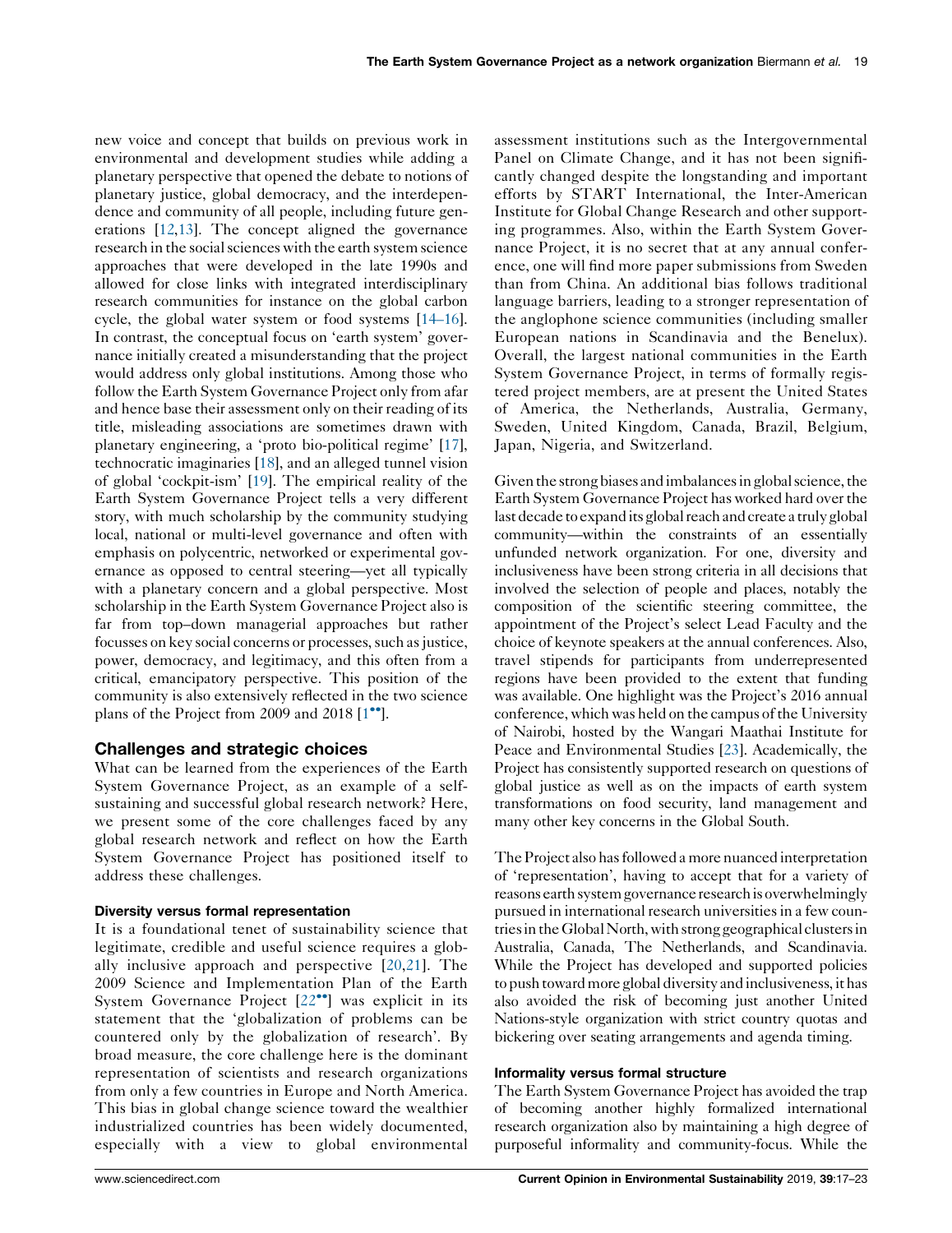Project has operated for ten years, attracted thousands of scientists to its annual conferences and co-hosted and endorsed events in places that range from Siberia to Ghana and Chile, it has worked with very little in terms of formal rules, voting procedures, membership criteria, or legal squabbles.There are no formal by-laws or terms of reference andits scientific steering committee has operated essentially by mutual agreement and consensus. This is a major difference with some larger programmes, such as the global platform Future Earth, which initially concentrated on building global steering capacity with committees and secretariats without engaging much with actual research communities.

The approach of the Earth System Governance Project hence has been from the outset to serve the community and to facilitate research exchange and networking by empowering and engaging subcommunities and individual scholars. Its eventual mode of legitimatization could be characterized as output legitimacy: as long as colleagues attend conferences and participate in the Project's various events and activities, the legal standing and institutional formalities of global network management are much less important for a community of scholars such as the Earth System Governance Project—and even rather harmful as they cost time and might attract the wrong type of leaders.

# Autonomy versus integration

Related to this is the large degree of autonomy that the Earth System Governance Project has developed over the years. Originally, the Project was set up as a 'core project' of the International Human Dimensions Programme on Global Environmental Change, which appointed a 'scientific planning committee' in 2006 and formally launched the Earth System Governance Project on 16 October 2008. With the termination of IHDP in July 2014, the Earth System Governance Project entered a period of complete autonomy with no 'parent' organization. In October 2015, the Project formally became associated with the new global research platform Future Earth [\[24](#page-6-0)], which was originally designed as a successor organization to the earlier global change programmes, such as the IHDP [[25,26\]](#page-6-0). And yet, links between Future Earth and the Earth System Governance Project have remained weak, partially related to the initial emphasis of Future Earth on reshaping the global research landscape by prioritizing the creation of global 'knowledge-action networks'. All current policies and leadership transitions in the Earth System Governance Project are shaped by the network itself, and it generates its own funding.

Overall, the high degree of *de facto* autonomy, combined with the consistent policy of developing structures that maintain such autonomy is the key reason that the Earth System Governance Project has survived and flourished beyond the IHDP era, as the only social-science network that still operates with an affiliation to Future Earth.

# Science programming and academic creativity

The Earth System Governance Project continues in the tradition of other global science programmes by aiming to coordinate global research through a 'Science and Implementation Plan'. This sets it apart, for instance, from purely professional membership associations. Unlike some other global science programmes, the Project's two science and implementation plans of 2009 and 2018 are also rather detailed. Both draw on multi-year consultations and reviews within the community. The question arises as to what extent these science plans fulfil their purpose. It is fair to assume that many members of the community have not read any of the science plans in their entirety. Some will use them only selectively, for instance in support of funding proposals.

On the other hand, the core framing of the science plans has helped shape the community's activities. For instance, the focus of the 2009 Science and Implementation Plan  $[22^{\bullet\bullet}]$  on the '5 As' – [Architecture,](#page-6-0) Agency, Adaptiveness, Access and Allocation, and Accountability and Legitimacy – helped attract, integrate and consolidate major communities and discourses at that time. Institutionalist political scientists and lawyers debated issues of governance fragmentation and integration under 'architecture'; 'agency' brought in the wave of studies on non-state actors, partnerships, roundtables and so forth; 'adaptiveness' engaged with the well-established sustainability science communities on adaptive management, resilience and adaptation; 'access and allocation' provided a prominent space for debates on social justice that have flourished since then, and have helped to attract scholars from development studies; and the 'accountability and legitimacy' theme added a normative discourse on global and local democracy, informed largely but not exclusively by deliberative approaches. The new 2018 Science and Implementation Plan is structured in a similar manner, seeking to expand the community to engage with theories of transformation, anticipation or inequality while maintaining existing subcommunities that have evolved around the five A's over the last ten years  $[1^{\bullet}].$ 

Importantly, this ten-year programming was augmented by an equally strong bottom-up programming in the form of specific taskforces set up by Project members or groups of members that address topics as diverse as ocean governance, earth system law or global biodiversity [[27\]](#page-6-0). The taskforces have developed into often powerful and highly effective subnetworks and vehicles of research collaboration, with the result that at the 2018 annual conference, about half of all conference participants stayed on for an extra 'Taskforce and Meeting Day'. The coexistence of global science programming – through the 10-year Science and Implementation Plan – and the thriving bottomup initiatives of numerous taskforces has not led to a coherent matrix structure. While some taskforces are clearly linked to elements of the science plans – for instance, the taskforce on Planetary Justice reflects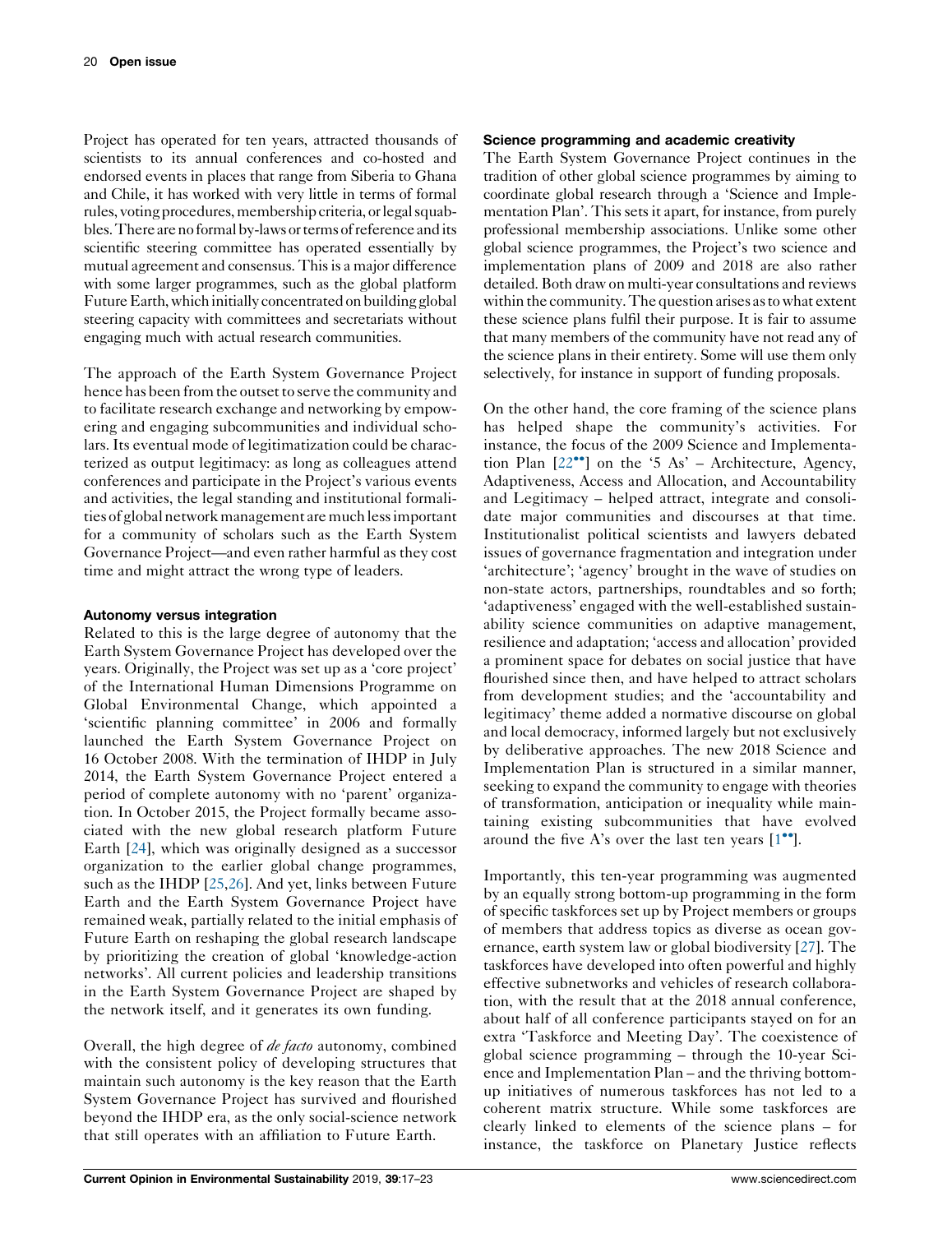concepts and priorities of both the 2009 and the 2018 science plans – other taskforces are not easily aligned with the larger plan. However, few in the Earth System Governance Project would see this as a problem. Rather, the disparity between the global vision and the local initiative is an indication of the liveliness of debate and energy in the community that is to be facilitated rather than steered.

# Disciplinarity and transdisciplinarity

Global change science is marked by a trend toward interdisciplinarity and transdisciplinarity, with the latter standing at the core of an integrated sustainability science. The ambition also of the Earth System Governance Project from the verybeginning has beento create space fornew forms of knowledge generation, knowledge sharing and the provision of novel solutions to complex sustainability problems. The Project has also tried to bridge disciplinary divides and scales in the social sciences, to reach out to the natural sciences and to engage with innovative approaches to transdisciplinarity by codesigning and coproducing research with practitioners.

Overall, the Project has been rather successful in integrating diverse social scientists with a research interest in governance processes and mechanisms, including disciplinary backgrounds from political science, development studies and geography to the humanities, law and system analysis. The integration of natural and social sciences remains a challenge, however, and some issues emphasized as highly urgent by natural scientists – such as the pollination crisis – are only poorly addressed so farin the empirical research of the earth system governance community.

The Project's engagement with practitioners has been less pronounced. While most conferences and events have included engagement with speakers and participants from outside academia—from the heir to the British throne [[28\]](#page-6-0) to former leaders of Greenpeace [\[29](#page-6-0)], several workshops were held around principles of codesign and coproduction [[30](#page-6-0)], and some political impact of the Project is traceable (for instance in the run-up to the 2012 United Nations Conference on Sustainable Development and the 2030 Agenda for Sustainable Development), it is undeniable that the Earth System Governance Project primarily brings together scholars for the exchange of their research ideas and research findings. To further the engagement with stakeholder communities, the Project has now partnered with one of the central civil society organizations in global sustainability, the Stakeholder Forum for a Sustainable Future (see announcement at Ref. [[31\]](#page-6-0)). From 2019 onwards, the secretariat of the Stakeholder Forum will be co-hosted by the Earth System Governance Project at Utrecht University. The 2018 Science and Implementation Plan also emphasizes the broader role of earth system governance scholars in society, the importance of teaching that embodies diverse ways of knowing, and the ongoing

challenge of bridging the science-policy divide to address complex sustainability issues.

Despite the push toward transdisciplinarity, the Earth System Governance Project has continuously ensured the disciplinary alignment ofits operations, acknowledging also here its central function of serving its constituting communities and scholars, which are largely affiliated with disciplinary social science university departments. Both the 2009 and the 2018 Science and Implementation Plans, for example, were drafted in a way that offered easy connections to core debates in the broader social science disciplines, such as political science or public administration.

# Further institutionalization

Even though the Earth System Governance Project has evolved with a high degree of informality, consensus approaches and bottom-up initiatives, it also developed a portfolio of institutional elements essential for scientific exchange and production. For one, the Project has published numerous special issues of its key findings [\[32](#page-6-0)] and maintains three book series with the world's top academic publishers, notably the *Earth System Governance* series with MIT Press launched in 2009 [\[33](#page-6-0),[34\]](#page-6-0); the more recent Earth System Governance series with Cambridge University Press focusing on edited volumes and synthesis products from the Project; and the new *Cambridge Elements in Earth* System Governance, which provide a novel outlet for shorter books. In 2018, the Project launched its flagship journal, Earth System Governance, as an open access publication with Elsevier [[35\]](#page-6-0). The choice of open-access followed the Project's policy to strengthen its global outreach in a world where millions of scholars lack access to rich university libraries and traditional paywalled journals; articles in *Earth System Governance* are freely accessible to anybody anywhere and at all times [[36\]](#page-6-0). Finally, the network has been strengthened by setting up an independent legal entity [[37\]](#page-6-0), the Earth System Governance Foundation, which allows network members to register at diplomatic conferences or to channel donations to network activities, for instance for travel support.

# Funding

What has not changed is the funding situation of the Earth System Governance Project. Essentially, the Project cannot rely on any core support from international or national organizations. About USD 15 000 are provided each year by the United States National Science Foundation – via Future Earth – to support annual meetings of the scientific steering committee. More core funding is not expected at present: not from Future Earth, which prioritizes other activities such as global secretariats, committees or 'knowledge-action networks' – nor from the Belmont forum or other international funding agencies.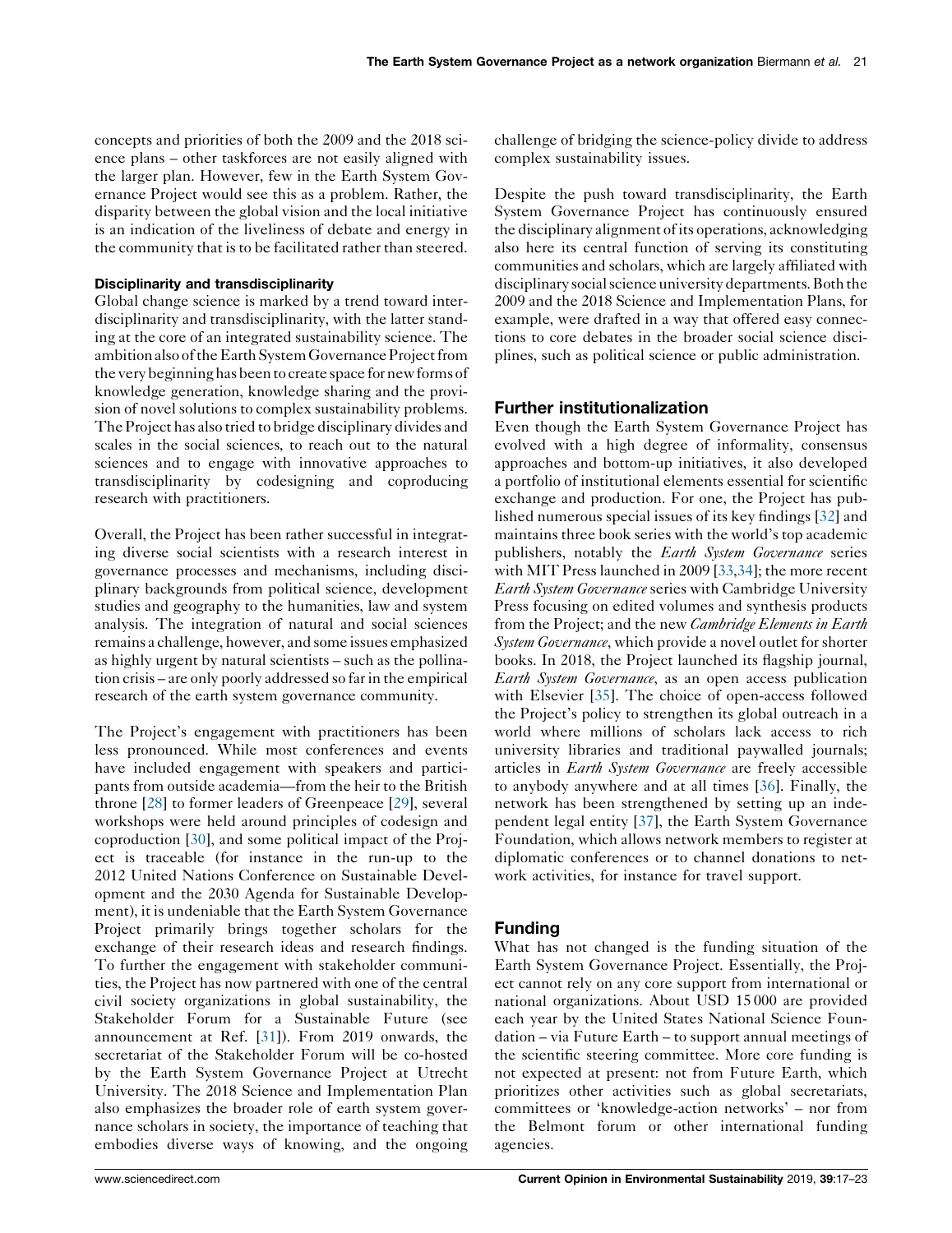The core administration of the Project, at least, can rely on an externally funded International Project Office. This office was first located, for one year, with the secretariat of the International Human Dimensions Programme, which provided crucial seed support for the Earth System Governance Project. During 2011–2018, the International Project Office was hosted and fully financed by Lund University, with central support by the Lund University Centre for Sustainability Studies. From 2019 onwards, the Office will be hosted and financed by Utrecht University, with core funding by Utrecht's Faculty of Geosciences, which also supported the 2018 annual conference of the network [[38](#page-6-0)].

While the generous support from Lund University and Utrecht University for the Earth System Governance Project is vital and gratefully acknowledged, it sets a limited planning horizon for global research networks and adds much uncertainty about the future for the network's leadership. In the end, it should not be the function of universities to finance global research networks—this would rather be the function of national science foundations or global funding agencies. The mismatch between the high rhetoric of global and national funding agencies and their actually very limited support for active research collaboration – along with their preference fortop–down institutionbuilding – remains one of the major stumbling blocks for those who want to engage in meaningful cooperation toward a globally impactful sustainability science.

# Tradition and evolution

When IHDP appointed a scientific planning committee in 2006 to develop a new core project on governance, the traditional idea behind such a core project was that it would operate for ten years, to be replaced maybe by a new project in a similar field, just as the Earth System Governance Project to some extent followed the earlier IHDP Institutional Dimensions of Global Environmental Change core project (1998–2006). Rather early on the community felt that this model was outdated and that the Earth System Governance Project would need to work toward a transition to more stable structures that would maintain and further develop the community.

Inspired by the largely autonomous character and the informal, community-driven and bottom-up tradition in the Earth System Governance Project, the Project's leadership launched in 2015 a New Directions process of consultations. This process identified 22 members of the community who volunteered to draft a new Science and Implementation Plan for the 2019–2028 period. This group then selected a smaller core group of coordinating lead authors, taking account of diversity in terms of geography and discipline. Regarding gender diversity, all selected five coordinating lead authors are female. The five coordinating lead authors became the nucleus of the Project's new scientific steering committee, joined by six additional scholars drawn from the Project's Lead

Faculty, its research fellows and the core institutions of the Global Alliance of Earth System Governance Centers, while maintaining overall balance in view of global diversity, level of seniority and gender. The new scientific steering committee was installed at the 2018 Utrecht Conference on Earth System Governance [[39\]](#page-6-0), with the Project's founding leadership stepping down. The new 2018 Science and Implementation Plan, drafted after a two-year consultation and review process, was launched simultaneously [\[40](#page-6-0)].

This process of leadership transition is intriguing in many ways: while the Earth System Governance Project is formally part of Future Earth, no involvement in the transition process was envisaged or desired by either side. While representation and diversity were central considerations, no formal votes were taken, no electorate was formed and no formal quotas for subconstituencies agreed. Rather, the overall balance and the overwhelming community support – especially to the all-female group of (relatively young) coordinating lead authors – ensured that the members of the network welcomed and accepted the transition that emerged from these rather deliberative, consensual and informal processes.

In contrast, it remains to be seen whether this informality can be sustained in the years to come, given the continuous growth in the community and the widening portfolio of activities that increasingly also involve educational programmes, fund-raising and decisions that become more 'political' because of rising popularity and attractiveness of the network. The regional subnetworks of research fellows in both Europe and North America have recently opted to select their coordinators by formal elections due to the high competition forsuch offices.The positive experienceswith these processes might point the way to more formalized governance mechanisms in the Earth System Governance Project as a whole—hopefully without the typical problems that overly legalized and politized global institutions might bring.

In concluding, as the Earth System Governance Project moves into its second decade, it offers a paradigm of how a self-sustaining global research network can balance and draw on both a shared vision and intellectual diversity, on both a bit of formalization and lots of informality. Above all, it shows how the initiative and enthusiasm of a global network's members can be harnessed and reinvigorated in pursuit of finding viable solutions to pressing and urgent sustainability problems.

# Conflict of interest statement

Nothing declared.

# Acknowledgments

We are grateful to Lund University, Sweden and Utrecht University, Netherlands, for hosting the International Project Office of the Earth System Governance Project in 2011–2018 (Lund) and since 2019 (Utrecht).